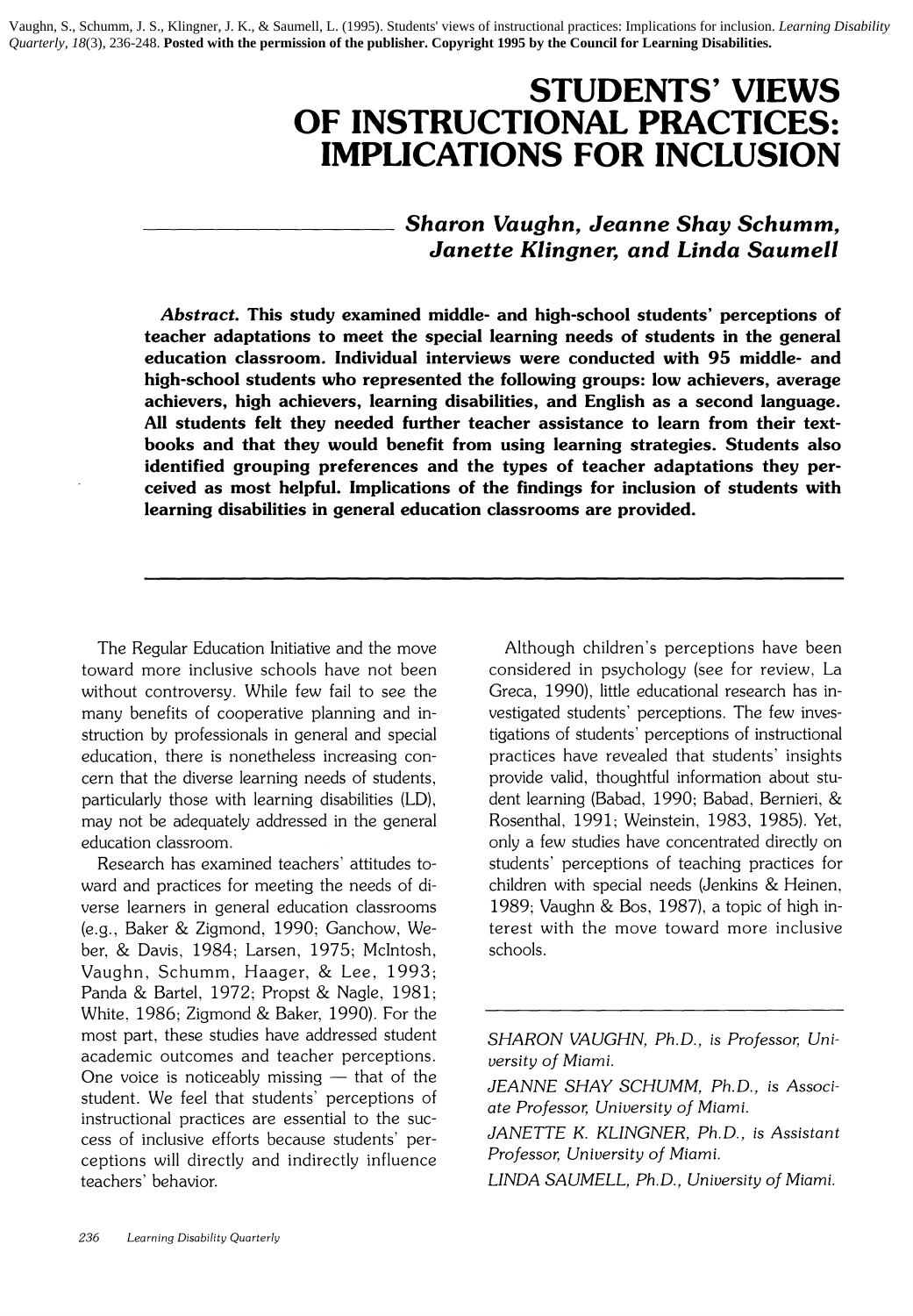We have addressed student perceptions of the adaptations teachers make to meet the special learning needs of students because we feel that students' reactions to such adaptations contribute to their likely success in the classroom. We also feel that knowledge of students' instructional preferences is useful to teachers as they struggle to improve their instructional effectiveness.

Thus, we have initiated a series of studies examining students' perceptions of adaptations made by teachers to accommodate students with special learning needs. Specifically. we have examined the perceptions of elementary students (Vaughn. Schumm. Niarhos. & Gordon. 1993). secondary students (Vaughn. Schumm. Niarhos. & Daugherty. 1993). and students with LD (Vaughn. Schumm. & Kouzekanani. 1993) of adaptations made by teachers to meet the individual needs of diverse learners.

In all three studies, students were asked to consider the teaching practices of two hypothetical teachers: Gardner, who made adaptations. and Douglas, who did not make adaptations (e.g.. adaptations in tests, homework, grouping. instructional practice). Both elementary and secondary students preferred adaptations with three exceptions: tests, homework, and textbooks. Significant differences in academic achievement were found between students who preferred the teacher who made adaptations and those who preferred the teacher who did not make adaptations. Contrary to our prediction, students who preferred adaptations demonstrated significantly higher reading and math achievement scores than students who did not prefer adaptations.

An extended interview (Vaughn. Schumm. & Kouzekanani. 1993) conducted with the elementary students revealed that many students felt everyone would benefit from teachers' adaptations. Students recognized that many of their classmates had special needs (e.g.. difficulty reading. difficulty writing, learning disabilities) and that it was necessary for the teacher to make adaptations so that all students could learn.

The extended interview also provided insights into why low-achieving students preferred the nonadapting teacher. A theme from the interviews was the importance of being similar to others in the room and "fitting in." Thus, because low-achieving students are the most likely targets for differentiated instruction, books, and

tests, they indicated that they were more comfortable with the teacher who makes fewer adaptations. Furthermore, low-achieving students may feel that teachers who make adaptations have higher expectations for them, which may require them to take a more active role in their own learning (McIntosh et al.. 1993).

We also conducted a study to investigate students' perceptions of textbook adaptations teachers might make (Schumm. Vaughn. & Saumell. 1992). Middle- and high-school students ( $n = 1,819$ ) completed a survey instrument rating 33 textbook adaptations (e.g.. study guides, taping of textbook content, graphic organizers) in terms of preference and perceived teacher use. Results indicated a difference between students' perceptions of the desirability of textbook adaptations (high) and their perceptions of the occurrence of these adaptations in the classroom (low). In general, students reported they were not exposed to the types of instructional adaptations they thought they needed for school success. This was particularly true among high-school students and high-achieving students.

The purpose of the current study was to conduct individualized interviews with middle- and high-school students to better understand their perceptions of teachers' adaptations to meet the special learning needs of students in the general education classroom. In particular, we were interested in what kinds of help students identify that they need in order to learn content area material. We examined the responses of a range of youngsters with LD, youngsters who speak English as a second language, low-achieving, average-achieving, and high-achieving students.

# **Subjects**

## Subjects were 47 middle-school students (14 seventh graders and 33 eighth graders; 89% Hispanic. 8% Black. and 3% White non-Hispanic) and 48 high-school students (28 eleventh graders and 20 twelfth graders; 82% Hispanic. 1% Black. 16% White non-Hispanic. and 1% Asian-American or East Indian). The two schools attended by these students are located in a large city in the Southeastern United States and include a predominantly Hispanic population. The median percentile score on the most recent administration of the *Stanford Achievement Test*

**METHOD**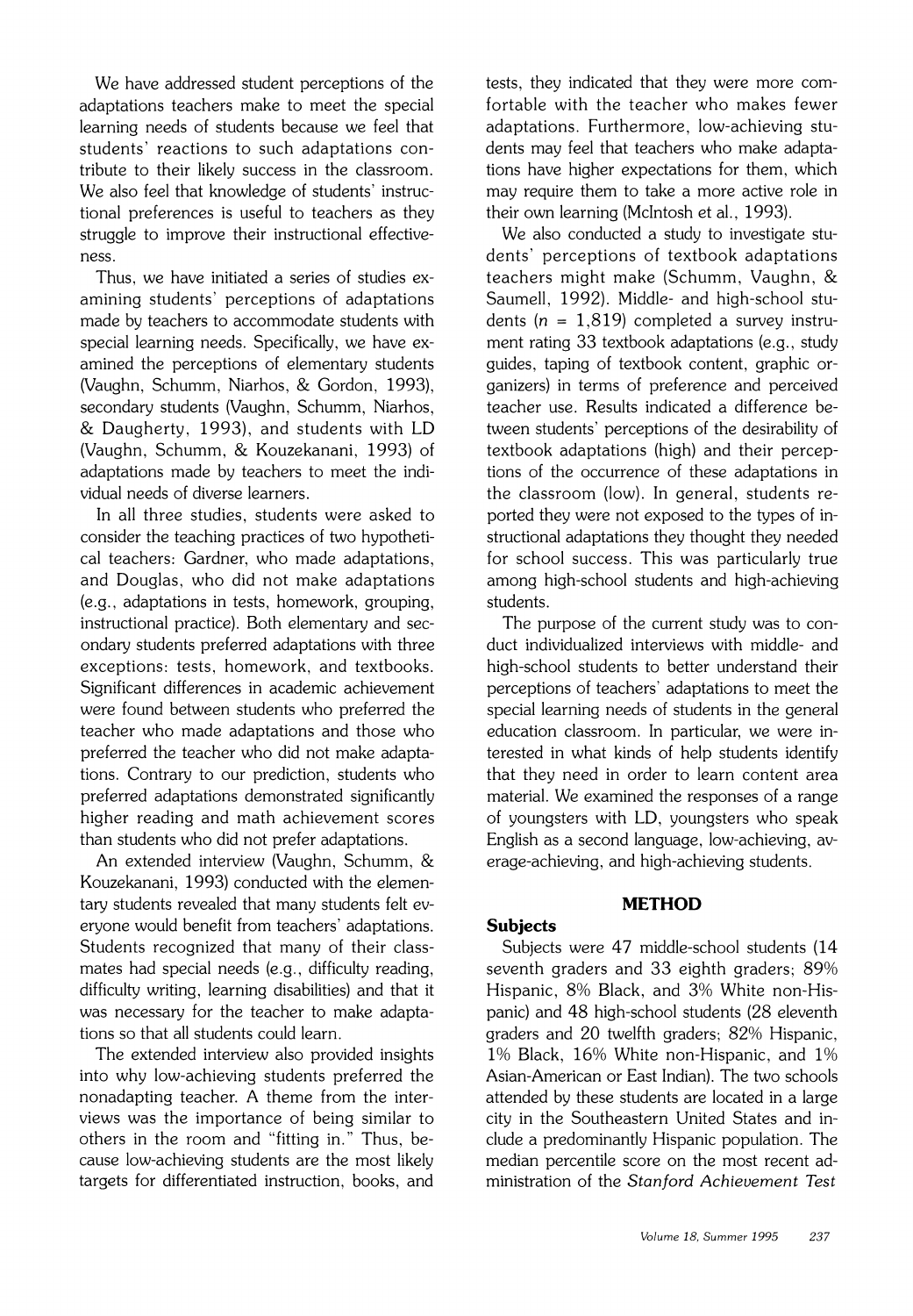reading comprehension subtest (Garner. Rud- clusionary criteria to ensure the learning disabilman, Karlsen, & Merwin, 1982) was 34 for the ity was not due to other conditions (e.g., second middle school and 45 for the high school. language learning, physical disability). ESOL stu-

164 included all students in target science longer requiring self-contained ESOL services. classes who had returned parent permission slips For the purpose of this study. LA students to participate in the study. We selected a strati- were identified as those students who achieved fied sample that represented low-achieving  $(LA)$ , at stanine levels of 1, 2, or 3 in reading compreaverage-achieving (AA), high-achieving (HA). hension on the most recent school district adstudents with LD, and students who spoke En- ministration of the Stanford *Achievement Test.*  glish as a second language (ESOL). Our goal was Students in the AA group were those scoring at to obtain 10 students from each group: how- stanine levels of 4. 5.or 6. while students in the ever, we were successful in obtaining only 7 LA HA group scored at stanine levels of 7. 8. or 9. from the middle school and 8 LA from the high To ensure that students did not represent school. In cases with more than 10 students in a more than one subgroup, students who had at stratified group, students were randomly selected some point in their school careers been in self-

district criteria for classification as LD: significant groups. Table 1 provides information on sex. discrepancy between IQ and achievement test ethnicity, and achievement for all of the subscores, evidence of a processing deficit, and ex- groups.

**Subject selection**. An initial subject pool of dents were all classified as "Independent," no

from that group to participate in the interviews. contained ESOL classes or in programs for LD All participating students with LD met school were omitted from the LA. AA, and HA sub-

### **Table 1**

|             | <b>Sex</b>     |                  | Ethnicity        |                      |                |                  | <b>Reading</b> | Math        |     |
|-------------|----------------|------------------|------------------|----------------------|----------------|------------------|----------------|-------------|-----|
|             | Female Male    |                  | White            | Hispanic Black Asian |                |                  | Comprehension  | Comp. Appl. |     |
|             | n              | $\boldsymbol{n}$ | n                | n                    | n              | $\boldsymbol{n}$ | M              | M           | М   |
| LD          |                |                  |                  |                      |                |                  |                |             |     |
| Middle      | 5              | 5                | $\mathbf{0}$     | 9                    | 1              | $\mathbf{0}$     | 1.7            | 1.7         | 3.0 |
| High        | $\overline{4}$ | 6                | $\mathbf 1$      | 9                    | $\mathbf{0}$   | $\mathbf{0}$     | 3.1            | 3.5         | 2.9 |
| <b>ESOL</b> |                |                  |                  |                      |                |                  |                |             |     |
| Middle      | 5              | 5                | $\mathbf{0}$     | 10                   | $\mathbf{0}$   | $\mathbf{0}$     | 4.3            | 5.1         | 4.3 |
| High        | 5              | 5                | $\boldsymbol{0}$ | 9                    | $\overline{0}$ | $\mathbf{1}$     | 5.8            | 6.6         | 6.7 |
| LA          |                |                  |                  |                      |                |                  |                |             |     |
| Middle      | 6              | $\mathbf{1}$     | 1                | 4                    | 2              | $\mathbf{0}$     | $3.0\,$        | 3.7         | 3.6 |
| High        | $\overline{4}$ | $\overline{4}$   | 1                | 7                    | $\mathbf{0}$   | $\mathbf{0}$     | 2.6            | 3.6         | 3.8 |
| AA          |                |                  |                  |                      |                |                  |                |             |     |
| Middle      | 6              | $\overline{4}$   | $\mathbf{0}$     | 7                    | 3              | $\mathbf{0}$     | 4.9            | 5.3         | 5.0 |
| High        | 5              | 5                | $\mathbf{1}$     | 9                    | $\mathbf{0}$   | $\overline{0}$   | 5.4            | 6.2         | 6.7 |
| HА          |                |                  |                  |                      |                |                  |                |             |     |
| Middle      | 5              | 5                | $\mathbf{2}$     | 8                    | $\Omega$       | $\mathbf{0}$     | 7.6            | 6.7         | 6.4 |
| High        | 8              | $\overline{2}$   | $\overline{2}$   | 7                    | $\overline{0}$ | $\overline{0}$   | 7.8            | 7.2         | 6.9 |

**Sex, Ethnicity, Mean Reading and Math Stanine Scores for LD, ESOL, LA, AA, and HA Students by Grade Grouping** 

Note. LD = Learning Disabled: ESOL = English as a Second Language: LA = Low Achieving: AA = Average Achieving: HA = High Achieving.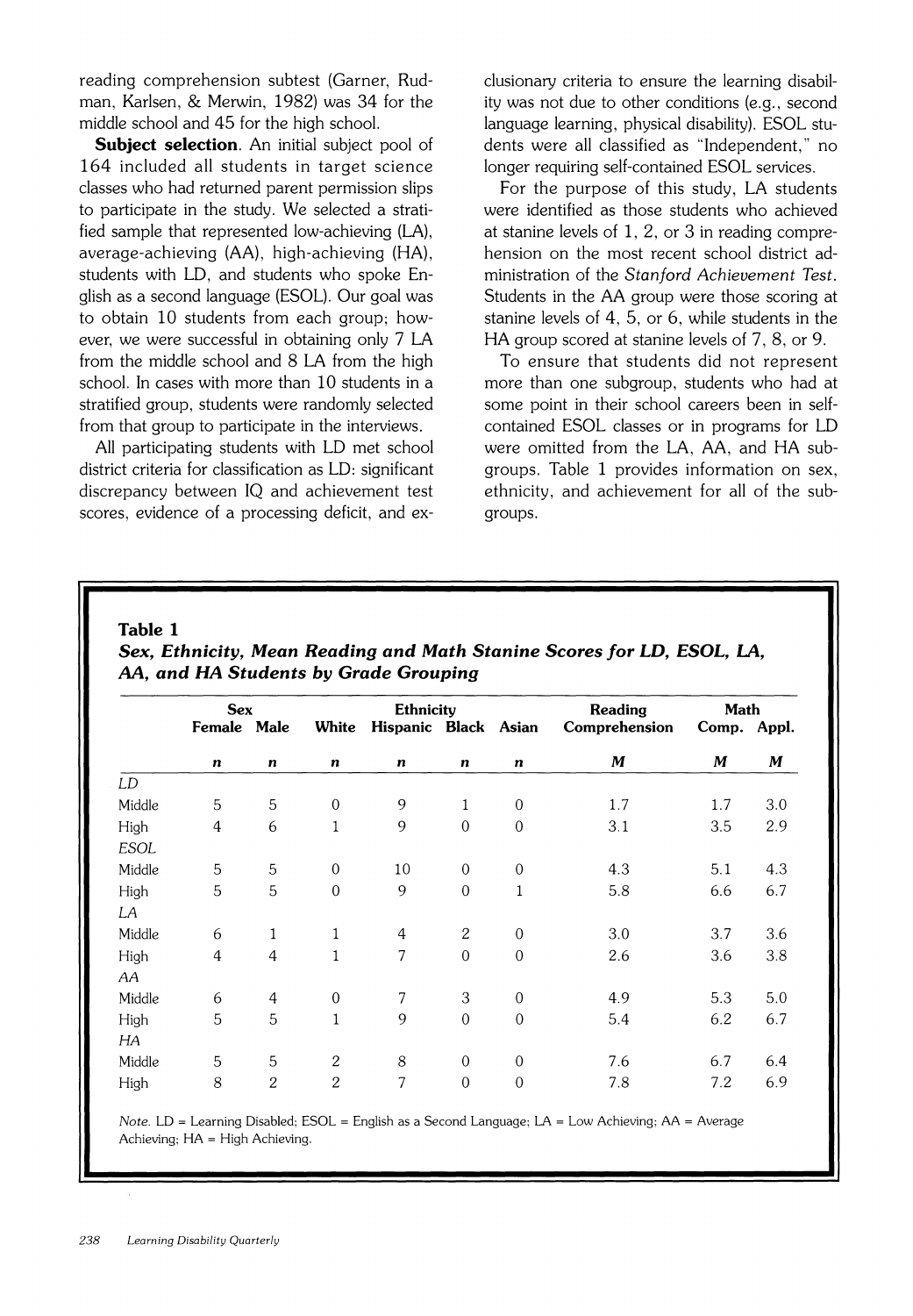# **Instrument**

The instrument used in this study, The Students' Perceptions of Textbook Adaptations lnterview (SPTAI), is an adaptation of two previously developed and evaluated instruments, The Students' Perceptions of Teachers (Vaughn, Schumm, Niarhos, & Daugherty, 1993) and The Student Textbook Adaptation Evaluation lnstrument (Schumm et al., 1992).

The SPTAI consists of 11 structured questions, designed to elicit specific information, and followup open-ended probes, intended to encourage students to talk freely and to provide a rationale when appropriate (Bogdan & Biklen, 1992). The questions solicit students' opinions about activities, such as experiments or projects that supplement or replace textbooks; prereading activities, such as setting a purpose for reading; activities to be completed during reading, such as study guides or outlines; postreading activities, such as answering questions or writing summaries; activities that promote independent reading skills, such as teaching strategies to aid comprehension; and instructional grouping practices.

Three additional questions were included (a) to elicit information from students regarding their perceptions of the extent to which they think adaptations made for LA students who learn more slowly affected the learning of students who learn quickly; and (b) to determine if there are any other adaptations made by teachers to help students understand difficult material that they like or dislike.

Questions one through eight on the SPTAI are worded to offer students a choice between two hypothetical types of teachers, one who makes a specific adaptation and one who does not. For example, "Some teachers group students by ability levels (for example, putting kids who learn quickly together in one group, and kids who learn more slowly in another group). Some teachers group students so that ability levels are mixed. Which teacher would you prefer? Why?" **Procedures** 

After the SPTAI was field tested with 10 middle- and high-school students and reviewed by secondary teachers and an outside expert, the instrument was individually administered by trained interviewers. Interviews were taperecorded, and tapes were audiochecked to ensure that responses had been accurately transcribed.

# **Coding Procedures**

To establish codes for the interview data, two researchers independently read 20 randomly selected interviews (10 high school, 10 middle school). For each question, they searched the responses for common ideas and themes (Strauss & Corbin, 1990), which they used to develop an initial list of categories. The researchers then met to negotiate a mutual set of categories, with examples, for each question.

The two researchers used the categories to independently code the 20 previously selected interviews and then met to compare responses and revise and finalize the categories. The final coding scheme was reviewed by two independent researchers who were experienced in developing coding systems. It allowed the researchers to code each student's preference for the adaptations and his or her rationale.

Using the coding scheme, the two original researchers independently coded the transcribed responses to all the questions. Intercoder agreement was defined as the number of hits (i.e., both researchers coded the student's response in the same category) over the total number of responses. Intercoder agreement was .90. The two researchers conferred to resolve differences in coding.

### **RESULTS**

Table 2 summarizes students' responses by achievement level. Tables 3, 4, 5, and 6 provide students' responses by category and rationale with representative supporting comments for selected interview questions.

### **Textbook Adaptations vs. No Adaptations (Questions 1** - **5)**

Students in both grade groupings (middle and high school) overwhelmingly agreed that textbook adaptations help them understand difficult content material (see Table 2). However, students differed somewhat on their rationales for selecting adaptations. In general, middle-school students preferred adaptations to promote **interest** whereas high-school students, in general, preferred adaptations to promote **learning.** 

Of the textbook adaptations, students were most enthusiastic about learning strategies, with 100% of the sample favoring strategy instruction. Students of all groups commented that strategies make learning more effective. A middle-school student with LD said. "They help stu-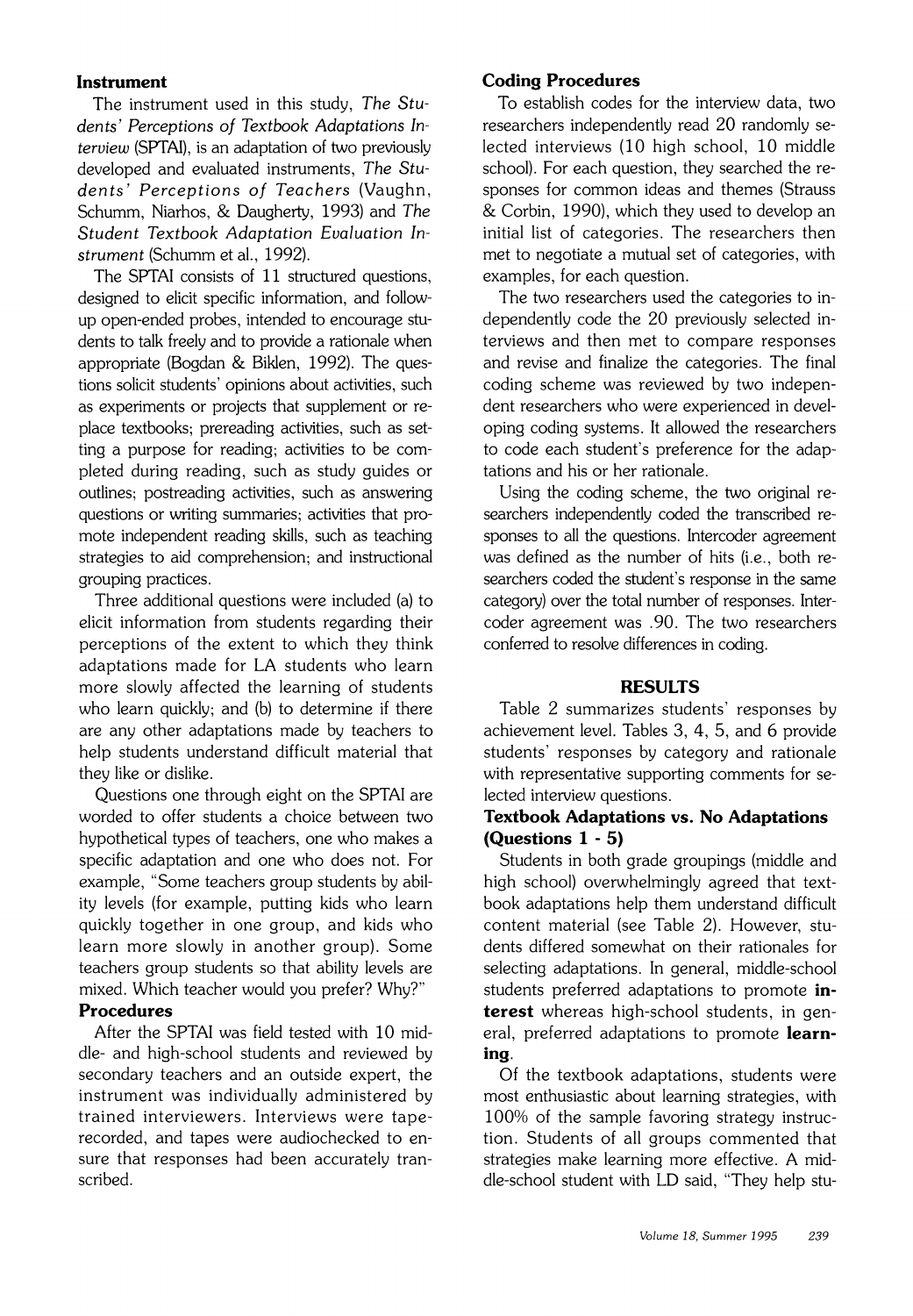# Table 2 **Summary of Students' Responses by Achievement Group (Frequency** & **Percentages)**

|                        | LD             |                | <b>ESOL</b>      |              | LA             |                | AA             |              | HA             |              |
|------------------------|----------------|----------------|------------------|--------------|----------------|----------------|----------------|--------------|----------------|--------------|
| Question               | N              | %              | N                | %            | N              | %              | N              | %            | N              | %            |
| 1. Prefers experiments | 15             | 75             | 15               | 75           | 11             | 73             | 16             | 80           | 14             | 70           |
| Prefers textbook       | 4              | 20             | 2                | 10           | $\mathbf{2}$   | 13             | $\overline{c}$ | 10           | $\mathbf 0$    | $\mathbf 0$  |
| Both                   | $\mathbf{1}$   | 5              | 3                | 15           | $\overline{c}$ | 13             | $\overline{c}$ | 10           | 6              | 30           |
| 2. Write summaries     | 15             | 75             | 13               | 65           | 13             | 87             | 13             | 65           | 16             | 80           |
| No summaries           | 5              | 25             | 7                | 35           | $\overline{c}$ | 13             | 6              | 30           | $\overline{4}$ | 20           |
| Depends                | 0              | $\mathbf{0}$   | 0                | $\mathbf{0}$ | $\mathbf{0}$   | $\mathbf{0}$   | $\mathbf{1}$   | 5            | $\mathbf 0$    | $\mathbf{0}$ |
| 3. Study guides        | 14             | 70             | 18               | 90           | 12             | 80             | 19             | 95           | 16             | 80           |
| No study guides        | 6              | 30             | $\overline{2}$   | 10           | $\overline{2}$ | 13             | $\mathbf 0$    | $\mathbf{0}$ | 3              | 15           |
| Depends                | 0              | $\mathbf 0$    | $\mathbf 0$      | $\mathbf 0$  | $\mathbf 1$    | 7              | $\mathbf{1}$   | 5            | $\mathbf 1$    | 5            |
| 4. Tell purpose        | 20             | 100            | 19               | 95           | 14             | 93             | 19             | 95           | 20             | 100          |
| No purpose             | $\mathbf 0$    | $\mathbf 0$    | $\mathbf{1}$     | 5            | $\mathbf{1}$   | 7              | $\mathbf{1}$   | 5            | $\mathbf{0}$   | $\mathbf{0}$ |
| 5. Teach strategies    | 20             | 100            | 20               | 100          | 15             | 100            | 20             | 100          | 20             | 100          |
| No strategies          | 0              | $\Omega$       | $\mathbf{0}$     | $\mathbf{0}$ | $\mathbf{0}$   | $\overline{0}$ | $\overline{0}$ | $\mathbf{0}$ | $\mathbf{0}$   | $\Omega$     |
| 6. Homogeneous groups  | 10             | 50             | 9                | 45           | 10             | 67             | 7              | 35           | 5              | 25           |
| Heterogeneous groups   | 10             | 50             | 11               | 55           | 5              | 33             | 12             | 60           | 14             | 70           |
| Depends                | $\mathbf{0}$   | $\mathbf{0}$   | 0                | $\mathbf{0}$ | $\overline{0}$ | $\mathbf 0$    | $\mathbf{1}$   | 5            | $\mathbf{1}$   | 5            |
| 7. Stay in same groups | 8              | 40             | 5                | 25           | 1              | 7              | 5              | 25           | 5              | 25           |
| Change groups          | 12             | 60             | 12               | 60           | 14             | 93             | 12             | 60           | 15             | 75           |
| No preference          | $\overline{0}$ | $\mathbf{0}$   | 3                | 15           | 0              | $\mathbf 0$    | 3              | 15           | $\mathbf{0}$   | $\mathbf{0}$ |
| 8. Teacher assigns     | 9              | 45             | 8                | 40           | 9              | 60             | 11             | 55           | 11             | 55           |
| Students choose        | 11             | 55             | 11               | 55           | 6              | 40             | 8              | 40           | 8              | 40           |
| No preference          | $\overline{0}$ | $\overline{0}$ | 1                | 5            | $\mathbf 0$    | $\overline{0}$ | $\mathbf{1}$   | 5            | $\mathbf{1}$   | 5            |
| 9. Work alone          | 4              | 20             | 6                | 30           | 3              | 20             | 5              | 30           | 5              | 25           |
| Work in pairs          | 12             | 60             | 6                | 30           | 6              | 40             | 9              | 45           | 5              | 25           |
| Work in groups         | 4              | 20             | 7                | 35           | 5              | 33             | 3              | 15           | 5              | 25           |
| Depends                | 0              | $\mathbf{0}$   | $\mathbf{1}$     | 5            | $\mathbf{1}$   | 7              | 3              | 15           | 5              | 25           |
| 10. Peer tutoring      | 18             | 90             | 20               | 100          | 12             | 80             | 19             | 95           | 17             | 85           |
| No peer tutoring       | $\overline{2}$ | 10             | $\mathbf 0$      | $\mathbf{0}$ | 3              | 20             | 1              | 5            | 3              | 15           |
| 11. Same test for all  | 10             | 50             | 13               | 65           | 11             | 73             | 13             | 65           | 16             | 80           |
| Different tests        | 10             | 50             | 7                | 35           | $\overline{4}$ | 27             | 7              | 35           | $\overline{4}$ | 20           |
| 12. Same homework      | 13             | 65             | 15               | 75           | 10             | 67             | 16             | 80           | 16             | 80           |
| Different homework     | 7              | 35             | 5                | 25           | 5              | 33             | 4              | 20           | $\overline{4}$ | 20           |
| 13. Adapt lesson       | 18             | 90             | 18               | 90           | 15             | 100            | 20             | 100          | 15             | 75           |
| Do not adapt lesson    | $\mathbf{1}$   | 5              | $\boldsymbol{2}$ | 10           | $\mathbf 0$    | $\mathbf 0$    | $\mathbf 0$    | $\mathbf{0}$ | 5              | 25           |
| Depends                | $\mathbf{1}$   | 5              | $\mathbf 0$      | $\mathbf{0}$ | $\mathbf{0}$   | 0              | $\mathbf 0$    | $\mathbf 0$  | $\mathbf 0$    | 0            |
| 14. Changes slow class | 19             | 95             | 14               | 70           | 12             | 80             | 17             | 85           | 19             | 95           |
| Do not slow class      | $\mathbf{1}$   | 5              | 6                | 30           | 3              | 20             | 3              | 15           | $\mathbf{1}$   | 5            |

*Note.* LD = Learning Disabled *(N=20)*; ESOL = English as a Second Language *(N=20)*; LA = Low Achieving *(N=15)*;<br>AA = Average Achieving *(N=20)*; HA = High Achieving *(N=20)*.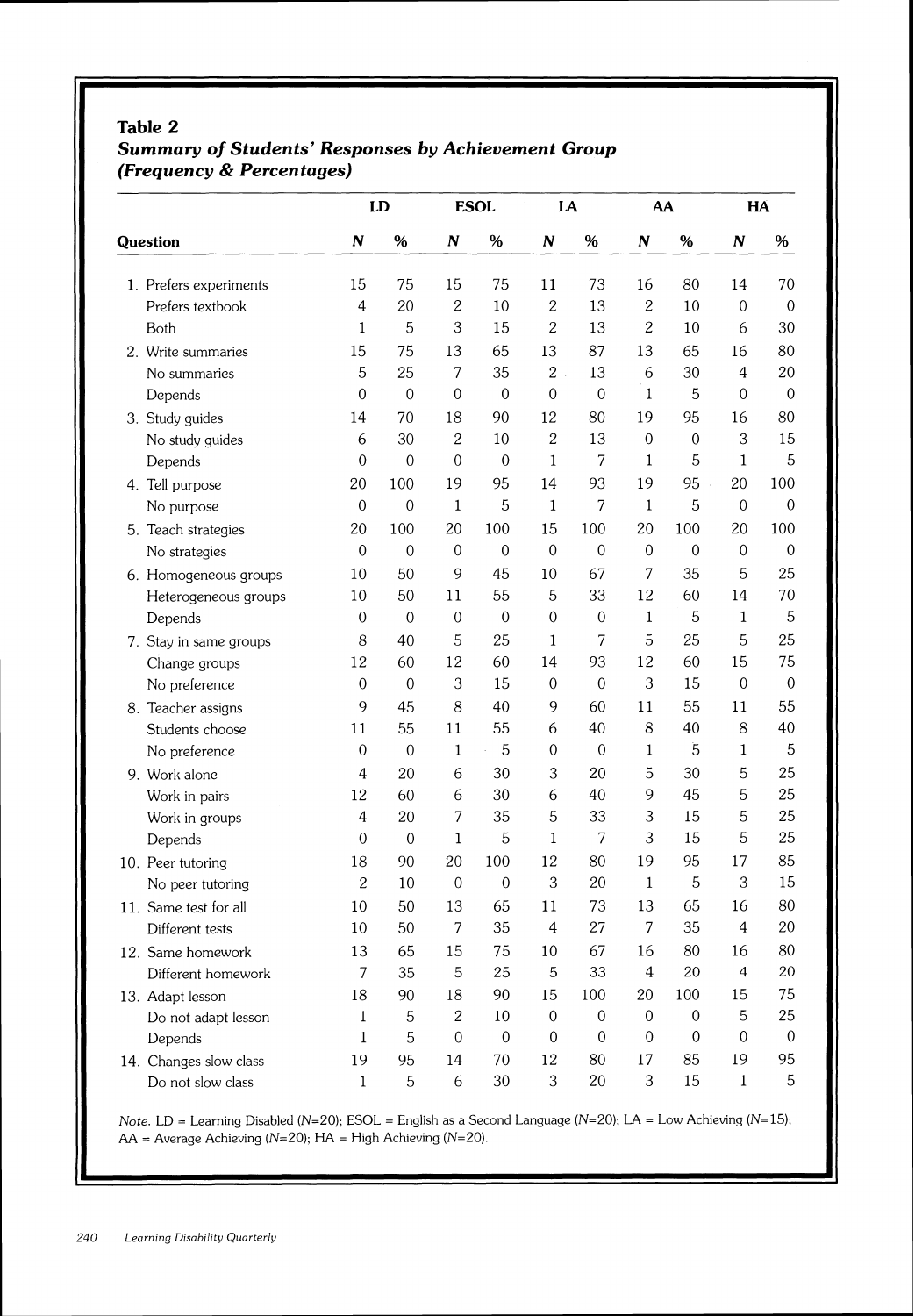dents to see, step-by-step, what the material is about." Many students reported that strategies help promote independence as in the case of a HA middle-school student. "I prefer a teacher who will provide techniques and strategies at the beginning and then let students go on their own after that"; and an AA high-school student. "Strategies help prepare students better for studying in college where they're not as likely to receive such help." Thus, a majority of students recognized that strategies can help make learning easier. An AA middle-school student commented. "You don't have to rack your brains to figure out how to do it."

Also highly favored were purpose statements (preferred by 95% of the students), because "they tell you what the point is." As expressed by one HA student, they help you "focus on salient content." Study guides or outlines (preferred by 83%) "tell you what to focus on" and "help you understand better."

Seventy-five percent of the sample preferred projects and experiments to textbook reading. because "they are more interesting and fun" and because they facilitate understanding. One LA student explained. "I prefer experiments and projects because the teacher gets more involved in the class. whereas with other assignments the teachers do not get involved." Another LA student commented. "I would love for someone to create a better way to teach chemistry or create a book which would be easier and more interesting to read. It seems every time I try to read a textbook, it's like I'm reading Chinese or something." Fourteen students (15%) advocated the combined use of text and direct experiences as in the case of the HA student who said, "Projects are fun, but the book explains it better."

Although the majority of students felt they learned by writing summaries or answering questions (74% of the total sample. and 65% of the ESOL and AA students), this was not a well-liked learning procedure. Those who favored writing summaries explained that doing so "helps you understand and remember better." However, as noted by one middle-school ESOL student. "Most kids don't like it. but if you don't do it, you won't learn anything." Students who did not like summaries thought they were too much work, and preferred other activities, such as discussions.

## **Heterogeneous vs. Homogeneous Ability Grouping (Question 6)**

Slightly more students preferred heterogeneous to homogeneous grouping (55%). Interesting differences emerged between grade-level groups and among achievement groups regarding grouping (see Tables 2 and 3). Middle-school students tended to be more in favor of homogeneous groups (57%). and high-school students more in favor of heterogeneous groups (67%). Although we had expected to find the opposite. the majority of LA students (67%) favored homogeneous grouping, and the majority of HA students (70%) favored heterogeneous grouping. In fact. the 5 HA students who preferred homogeneous grouping were all middle-school students and act, the 3 TIA students who preferred homo-<br>geneous grouping were all middle-school stu-<br>dents - 100% of the high-school HA students favored mixed ability grouping.

The most common rationale for grouping by ability levels was that "slower students hold back faster students." Most students who favored ability grouping, particularly middle-school and lowachieving students. were concerned about highachieving students. worrying that "higher students would be bored by easier work." An LA student indicated that it "slows down other students a lot: that's why we should have everyone categorized with people of their same ability." But some students who preferred homogeneous groups were concerned about slower students: "That [ability grouping] gives everyone a chance to learn. If you put someone slow with people who learn fast, he won't understand and he'll do bad in that class."

Students who favored mixed ability grouping noted that "higher kids can help lower kids." Most students who preferred mixed groups demonstrated a concern for slower students though others were also concerned about their own learning. One HA student favored mixed groups. "as long as an individual's grades would not be inhibited by someone else's incompetence." A few students, such as this high-school AA student, noted that "separate groups by ability level stigmatize the slower students." Some students who preferred heterogeneous groups pointed out that there are also benefits for the high-achieving students: for example. "You learn more when you explain it to others."

# **Same Groups vs. Different Groups (Question 7)**

Most students were in favor of sometimes changing groups (68%) (see Table 2), with LA stu-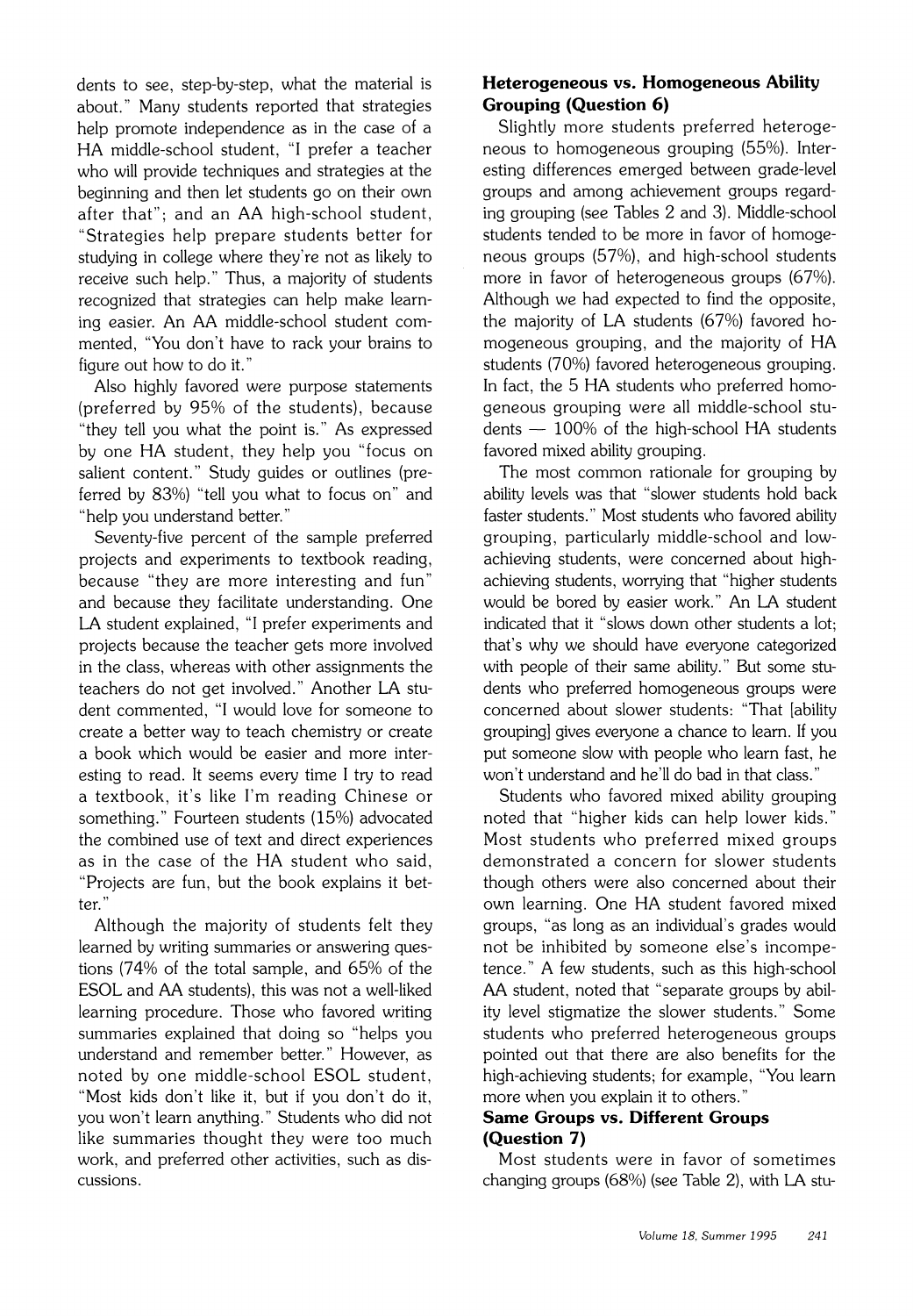### **Table 3**

### **Frequency of Students' Responses with Breakdown by Rationale and Representative Supporting Comments for Question** *6:* **"Do You Prefer Grouping by Ability Levels or Mixed Groups?"**

| <b>Categories &amp; Comments</b>                                   | <b>MS</b> | <b>HS</b> |
|--------------------------------------------------------------------|-----------|-----------|
| Prefers grouping by ability levels                                 | 27        | 14        |
| 1. Rationale: Faster students learn better                         | 19        | 6         |
| "Slower students hold back faster students."                       |           |           |
| "Brighter students get bored with slower students."                |           |           |
| 2. Rationale: Slower students learn better                         | 7         | 7         |
| "If you put someone slow with people who learn fast,               |           |           |
| he won't understand and he'll do bad in that class."               |           |           |
| "The teacher could help those who don't learn fast."               |           |           |
| 3. Rationale: Equity                                               | 1         | 1         |
| "Slower kids might copy from higher kids."                         |           |           |
| <b>Prefers mixed groups</b>                                        | 20        | 32        |
| 1. Rationale: Benefits faster students                             | 2         | 3         |
| "You learn more when you explain to others."                       |           |           |
| 2. Rationale: Benefits slower students                             | 14        | 31        |
| "Smarter students can help slower students."                       |           |           |
| "It pushes slower kids to do better."                              |           |           |
| "Separate groups by ability level stigmatize the slower learners." |           |           |
| 3. Rationale: Equity                                               | 4         | 4         |
| "Everyone should learn the same things."                           |           |           |

Students conveyed that by switching groups, stu- teacher assign students to groups. Most of the dents can "learn different things" and "get to students who would like to select their own know other people." By comparison, students groups said that they "don't want to get stuck who prefer not to switch groups like the familiar-<br>with kids they don't like" and that they want to ity that comes from working in one group and feel work with their friends. Some students favoring

Differences were found between the two grade groupings and among ability groups regarding tion and felt they could accomplish more without group selection. Whereas most middle-school their friends. Many students said something simistudents  $(64%)$  would like to select their own lar to this comment made by a high-school stugroups, most high-school students (63%) pre- dent with LD. "If I pick my friends I'll just sit and ferred that the teacher assign students to groups. talk and the work won't be done." The majority of LD and ESOL students (55%) **Working Alone, in Pairs, in Groups**  preferred that students choose their own groups. **(Question 9)**  The majority of LA. AA, and HA students (60%. Forty percent of all students interviewed said

dents most strongly favoring this practice (93%). 55%. and 55%, respectively) preferred that the they "work better in a constant environment." student selection were of the opinion that "stu-**Teacher Assignment vs. Student Selection** dents know best who they can work with." Stu**of Groups (Question 8) dents** who would rather have the teacher assign<br>Differences were found between the two grade aroups expressed concerns about task comple-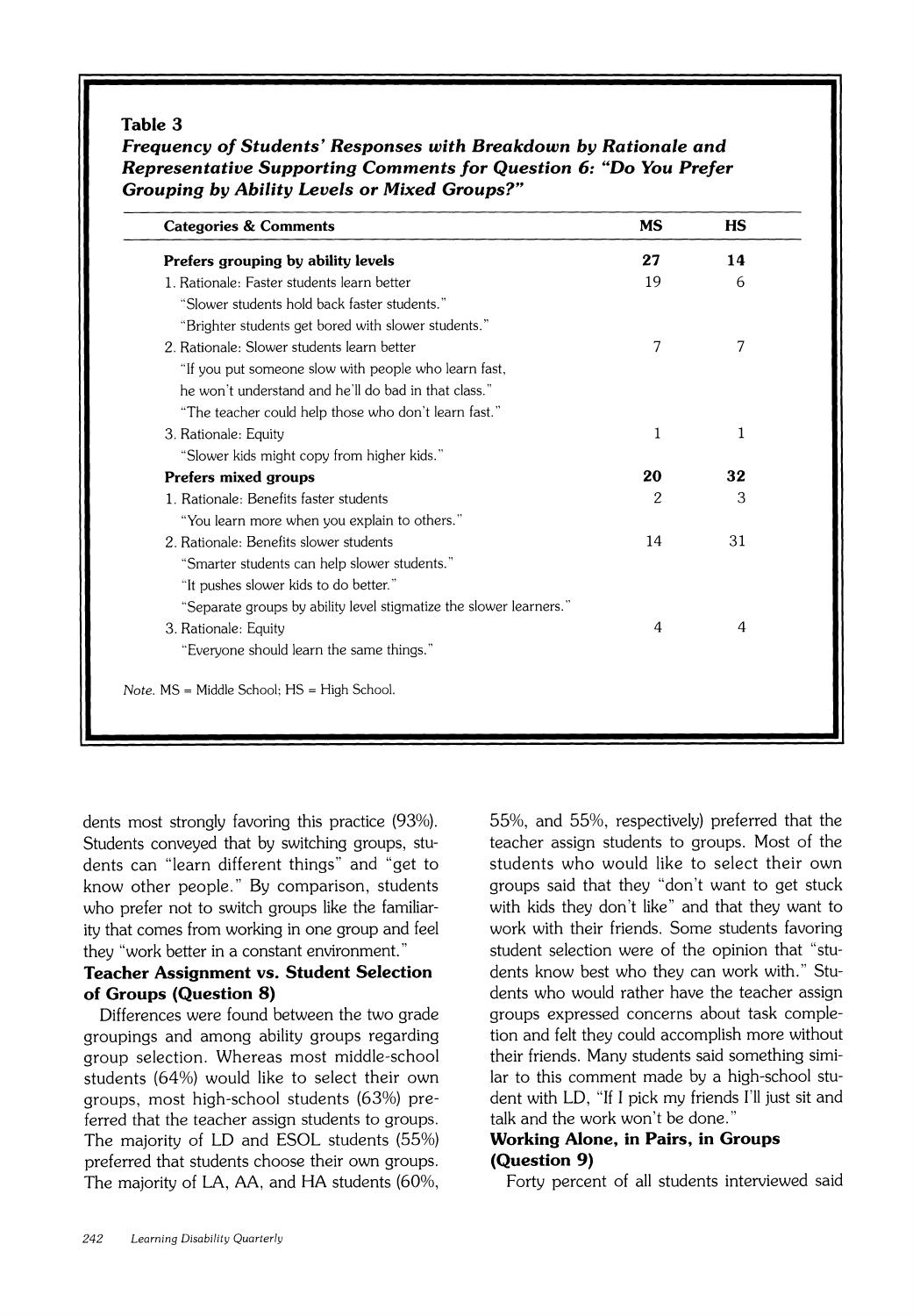alone or in larger groups. The preference for with one other student commented that stu-<br>pairs was particularly prevalent among students dents in pairs can help one another without the pairs was particularly prevalent among students latents in pairs can help one another without the with LD, with 60% selecting this option. Prefer-latendos often present in larger groups. Students with LD, with 60% selecting this option. Prefer-chaos often present in larger groups. Students<br>ences for working alone or in larger groups — who prefer working with many students ratioences for working alone or in larger groups who prefer working with many students ratio-<br>were equally divided (with 24% and 25% of the strainalized that "the work is spread out more" and were equally divided (with  $24\%$  and  $25\%$  of the students, respectively, selecting each). Middle- "there are more people to explain things." school students showed more inclination toward Some students commented, "Groups are more groups, high-school students toward working fun." alone. Eleven percent of all students noted that **Peer Tutoring vs. No Peer Tutoring**  their preference depended on the assignment. **(Question 10)**  As one student explained, "I prefer to do in-<br>
class assignments in a group, but at-home as-<br>
stated a preference for peer tutoring, with no class assignments in a group, but at-home assignments alone so my grade doesn't suffer real differences between grade levels and few diffrom someone else's incompetence." Students ferences among achievement groups. Most stuwho preferred to work by themselves noted that dents supported their preference for tutoring by there are "fewer distractions" when working describing the benefits of tutoring for tutees. As alone and that they "do not like to depend on expressed by one HA high-school student, "Stu-

they would prefer to work in pairs rather than anyone else." Students who preferred working<br>alone or in larger groups. The preference for a with one other student commented that stu-

### **Table 4**

**Frequency of Students' Responses with Breakdown by Rationale and Representative Supporting Comments for Question 10: "Should Students Who Understand Difficult Material Tutor Students Who Do Not Understand?"** 

| <b>Categories &amp; Comments</b>                                    | MS | <b>HS</b> |
|---------------------------------------------------------------------|----|-----------|
| <b>Prefers tutoring</b>                                             | 44 | 42        |
| 1. Rationale: Tutor learns better                                   | 3  | 3         |
| "Sometimes the smarter students learn more when they are            |    |           |
| teaching someone else, because they can catch their mistakes."      |    |           |
| 2. Rationale: Tutee learns better                                   | 27 | 29        |
| "Students can often explain material better than the teacher.       |    |           |
| It's better for students to understand a smaller amount of material |    |           |
| well (learned from a tutor) than to keep up with teacher lectures   |    |           |
| through more chapters but not really learning."                     |    |           |
| 3. Rationale: More motivating                                       | 11 | 7         |
| "I like to help others."                                            |    |           |
| "It's easier to relate to another student."                         |    |           |
| 4. Rationale: Helps teacher                                         | 7  | 6         |
| "It helps the teacher. She can't go person to person helping        |    |           |
| each student."                                                      |    |           |
| Prefers no tutoring                                                 | 3  | 6         |
| "Students might make mistakes and make matters worse for the        |    |           |
| student who doesn't understand."                                    |    |           |
| "It's the teacher's responsibility."                                |    |           |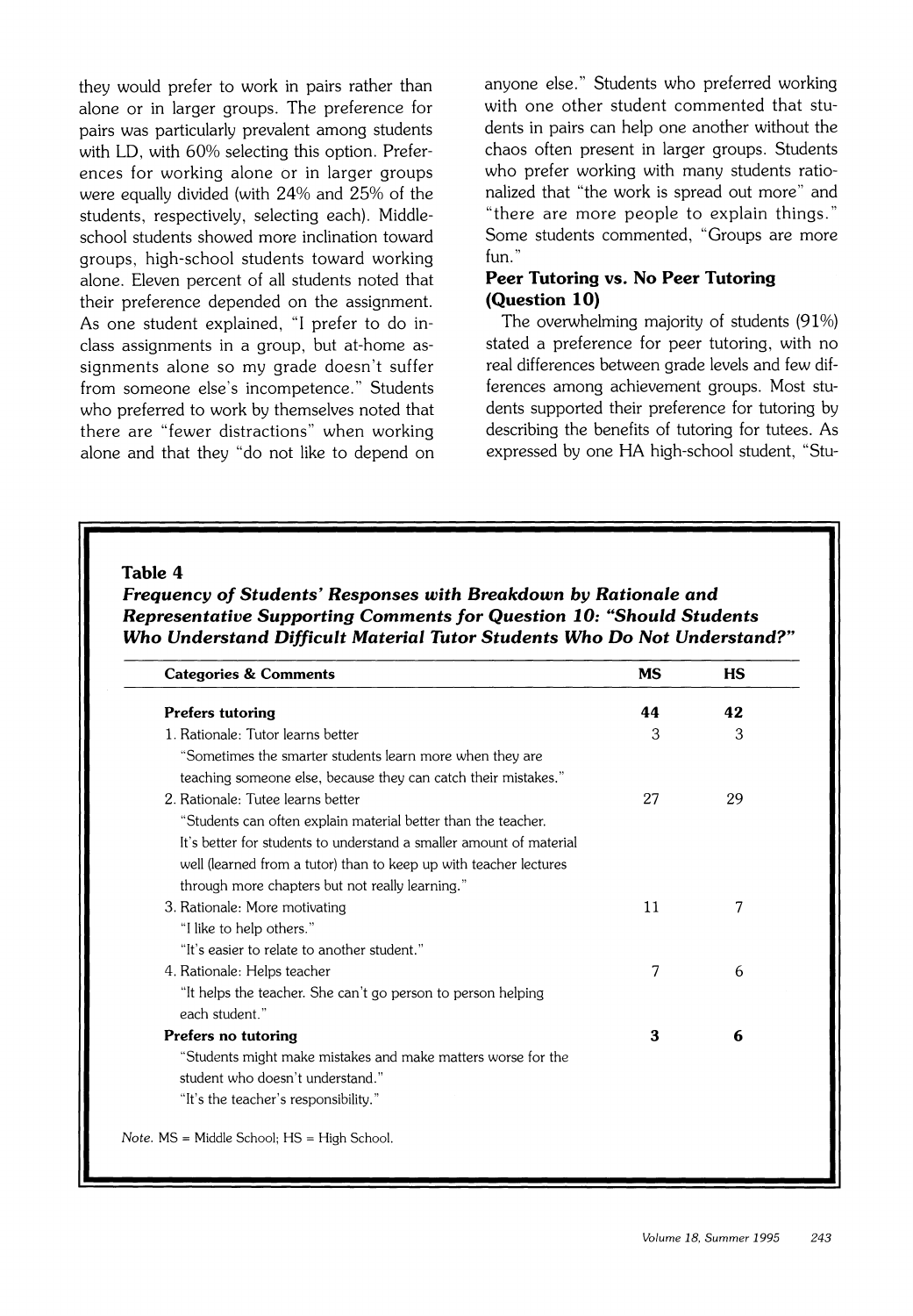### **Table 5**

## **Frequency of Students' Responses with Breakdown by Rationale and Representative Supporting Comments for Question 13: "Should Teachers Change the Way They Are Teaching (e.g., Slow Down) When Some Students Don't Understand?"**

| <b>Categories &amp; Comments</b>                                | MS             | HS       |
|-----------------------------------------------------------------|----------------|----------|
| Prefers teacher not to change lesson                            | 4              | 4        |
| "The teacher should continue the lesson as long as the majority |                |          |
| of the class understands it."                                   |                |          |
| Prefers teacher to change lesson                                | 40             | 43       |
| 1. Rationale: Better for learning                               | 25             | 28       |
| "I've been in this position and I found that by changing, the   |                |          |
| teacher has made the material more understandable."             |                |          |
| "If students are confused and the teacher keeps going, they'll  |                |          |
| just get more confused. They won't get any better."             |                |          |
| 2. Rationale: More motivating                                   | $\overline{4}$ | 1        |
| "Otherwise, students who learn slower say, 'Forget this, I'm    |                |          |
| never going to get this,' and they give up."                    |                |          |
| 3. Rationale: Teacher's role                                    | 5              | 9        |
| "This will help struggling students and show the teacher cares  |                |          |
| about them. Teachers are here to help students learn, not to    |                |          |
| make it more difficult for them."                               |                |          |
| "It's probably the teaching method and not the material that is |                |          |
| responsible for the difficulty with understanding the lesson."  |                |          |
| 4. Rationale: Equity                                            | 3              | 3        |
| "Everyone has the same right to learn."                         |                |          |
| 5. Other                                                        | 3              | $\Omega$ |

dents can often explain material better than the **Same Tests and Homework vs. Different**  teacher. It's better for students to understand a **Tests and Homework (Questions 11**  smaller amount of material well llearned from a **and 12)** tutor] than to keep up with teacher lectures The majority of students thought that all stuthrough more chapters but not really learning.' dents should be administered the same tests An ESOL student revealed, "In calculus I don't (66%) and the same homework (74%). This reknow what the teacher is talking about, but if sult is consistent with findings from our previous someone else explains it to me. I get it." A few research (Vaughn. Schumm. Niarhos. & Daughstudents described the benefits of tutoring for tu- erty. 1993: Vaughn. Schumm. & Kouzekanani. tors: for example. "Sometimes the smarter stu- 1993). However. more middle-school than highdents learn more when they are teaching it to school students believed that some students someone else because they can catch their mis- should receive different homework and/or tests takes." The few students who did not like tutor- (36% and 40% for middle-school students coming remarked that 'it was the teacher's job to pared with 17% and 27% for high-school stuget them to understand." The same state of them is dents).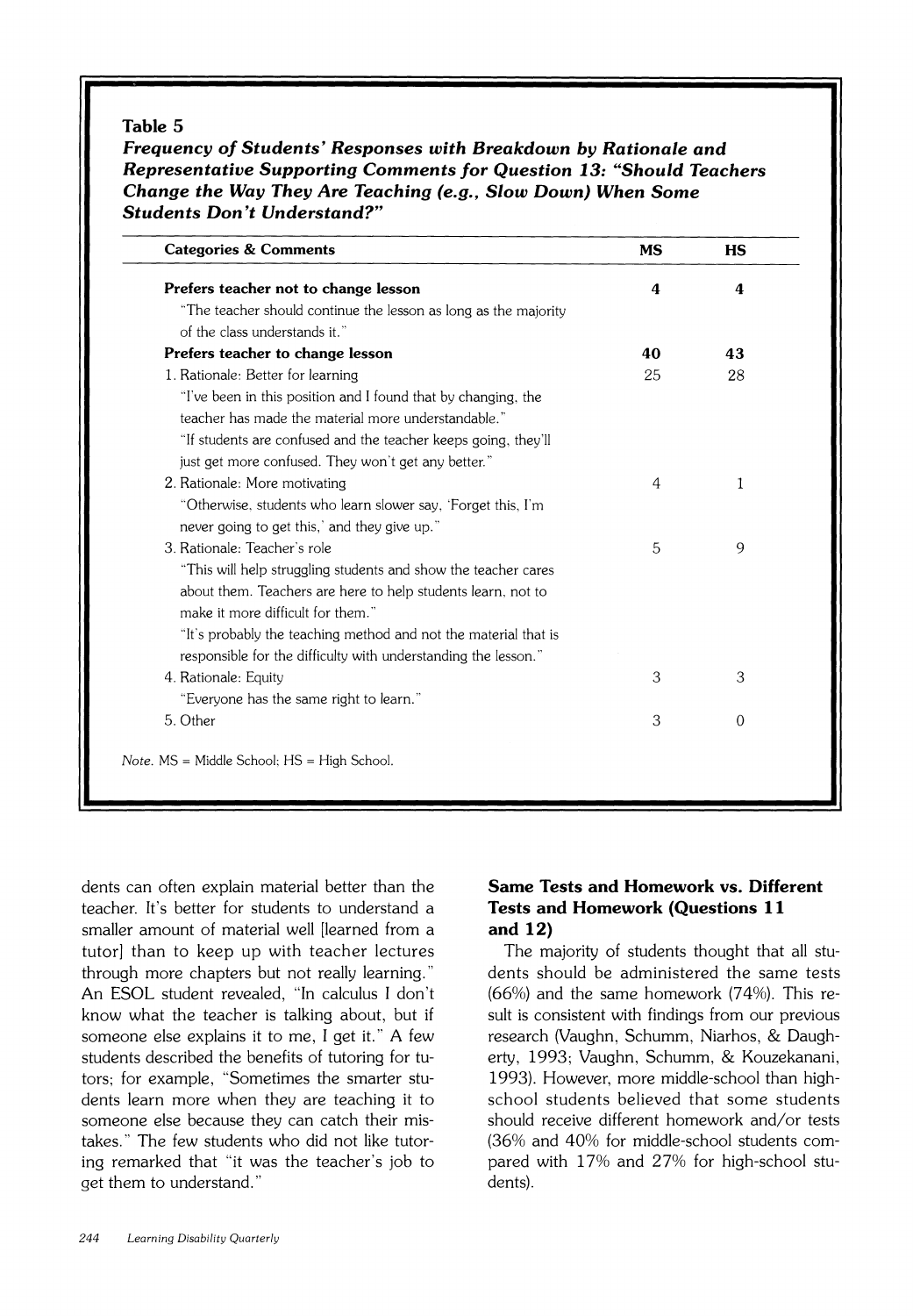their preference for same vs. different tests. Some students noted that these students with compared to an 80/20 split among HA stu- special needs should be placed in other classes. dents. Equity was proffered as the rationale by **Adapt Lesson vs. Do Not Adapt Lesson**  almost all students, both those who thought all **(Question 13)**  students should receive the same tests and Almost all students (91%) felt teachers should homework and those who felt that tests and slow down or change lessons when some stuhomework should be different for some students. dents did not understand the lesson content. No Many students exclaimed that it is "not fair to real differences between grade level groups were change a test or homework for some students." noted on this issue. but a few differences Other students pointed out that "it's more fair" emerged among achievement groups. In conto give different tests and homework because of trast with LA and AA groups (100% of the stustudents' different ability levels. When students dents favored adaptations). 25% of the students who advocated giving everyone the same tests in the HA group opposed adaptations. and homework were asked a follow-up question As shown in Table 5, the majority of students regarding whether it would be OK to give a dif- who favored adaptations did so because changes ferent test to a student with LD or an ESOL stu- were perceived as facilitating learning. As ex-

Students with LD were split 50/50 regarding dent, most students said that it would be all right.

### **Table 6**

**Frequency of Students' Responses with Representative Supporting Comments for Question 14: "Do Adaptations to Assist Students Who Are Having Difficulty Slow Down the Rest of the Class?"** 

| 8<br>18      | 7  |
|--------------|----|
|              |    |
|              |    |
|              |    |
|              |    |
|              | 19 |
|              |    |
|              |    |
|              |    |
| 7            | 11 |
|              |    |
|              |    |
|              |    |
|              | 10 |
|              |    |
|              |    |
| $\mathbf{0}$ | 1  |
|              |    |
|              |    |
|              | 14 |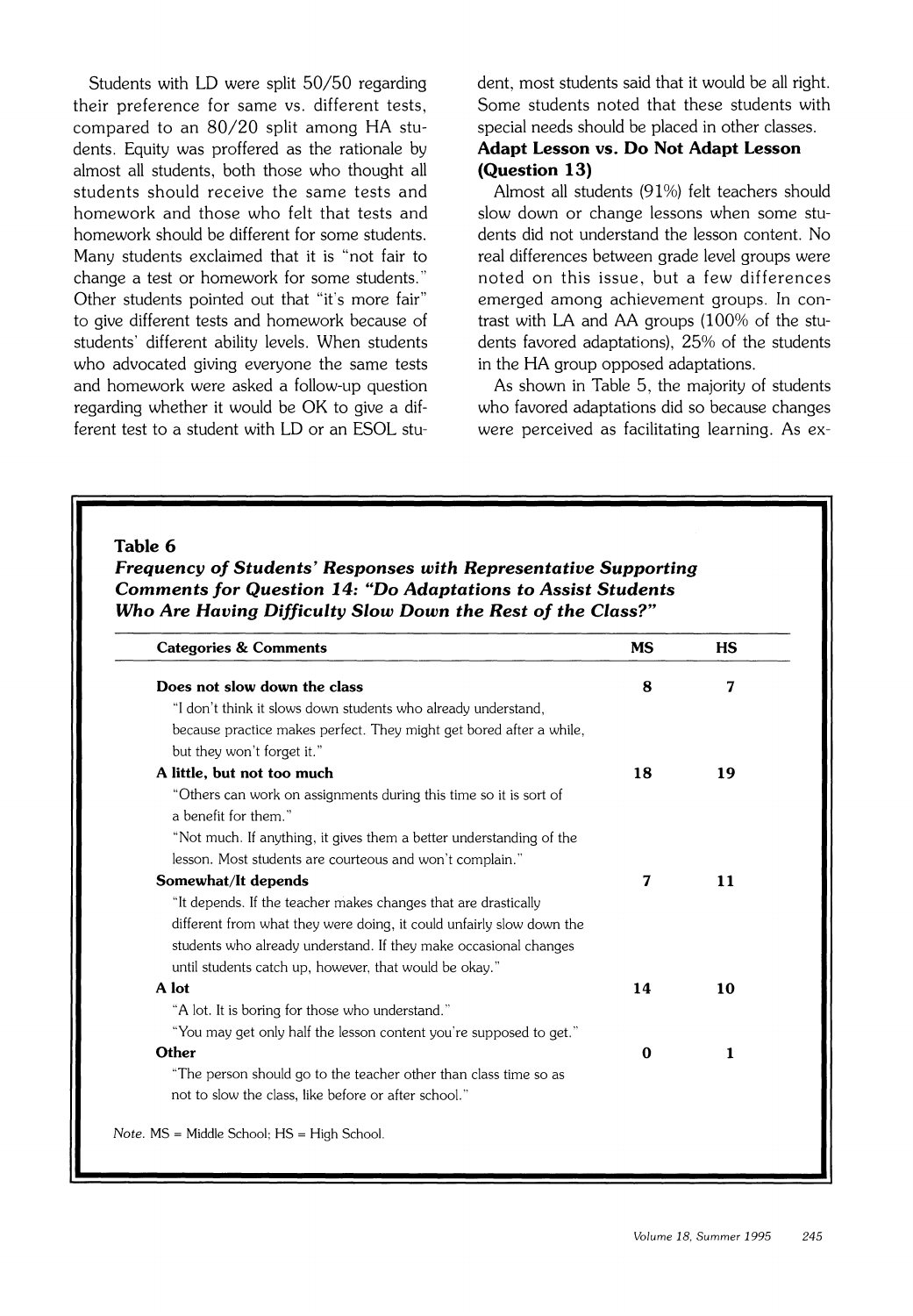pressed by one high-school AA student, "I've been in this position and I found that by making changes, the teacher has made the material more understandable." Some students emphasized that it is the teacher's role to assist all students; for example. "This will help struggling students and show the teacher cares about them. Teachers are here to help students learn, not to make it more difficult for them." And one middle-school HA student pointed out, "It's probably the teaching method and not the material that is responsible for the difficulty with understanding the lesson." A few students noted. "Everyone has the same right to learn."

# **How Much Do Adaptations Slow Down the Rest of the Class? (Question 14)**

The majority of students (85%) expressed the opinion that adaptations to assist students who are having difficulty **do** slow down the rest of the class; however, close to half of these students (46%) felt that this is beneficial (see Table 6). Although middle- and high-school students' opinions differed little on this issue, differences were noted among achievement groups. Specifically. 95% of the students in the LD and HA groups felt that adaptations slow down lessons, compared with 70% of the students in the ESOL group.

Fifty-five percent of the total sample felt that adaptations either do not slow down the class or slow down the class a little, but not too much: for example, "I don't think it slows down students who already understand, because practice makes perfect. They might get bored after a while, but they won't forget it." Or, as another student pointed out, "Others can work on assignments during this time so it is sort of a benefit for them."

On the other hand, 44% of all students felt that adaptations inhibit some students too much; for example, "It depends. If the teacher makes changes that are drastically different from what they were doing, it could unfairly slow down the students who already understand. If they make occasional changes until students catch up, however, that would be OK." Many students were concerned that changes could slow down some students a lot, limiting content coverage and creating boredom. Several of these students recommended that slower students receive help outside of class or be placed in a different class.

Although many students expressed the view that adaptations slow down some students a great deal, these students still preferred that teachers make adaptations. However, many reported that their teachers did not typically make adaptations. One student stated it this way, "Very few of my teachers abide by these preferences (e.g., textbook adaptations). I believe that it is for this reason that I become bored of school and turn my interests toward out-ofschool activities. It is not the text that makes the student, but the method teachers use. Plain and simple, teachers do not teach anymore!"

# **CONCLUSIONS AND FUTURE DIRECTIONS**

Our interviews with 95 middle- and highschool students indicate that students of all ability levels prefer a variety of content presentations and that when textbooks are used students suggest that more attention be directed to helping them learn from print. All students felt that they would benefit from strategy instruction designed to assist them in learning on their own. Most wanted more teacher-directed assistance through pre-reading and during reading textbook adaptations, and most were anxious to receive assistance from their peers (although their preferences for grouping patterns and compositions varied widely).

Many students realized that in order for learning to take place, personal effort was needed (as in writing summaries). One AA middle-school student summarized his opinions about adaptations succinctly. "I'll take any help I can get." The unfortunate finding was that most of the students did not feel that they were getting the help they needed, thus supporting previous research noting infrequent implementation of content-area reading strategies (Davey, 1988; Rich & Pressley, 1990; Schumm et al.. 1992).

The success of inclusion efforts will hinge on teachers making adaptations that are helpful to all students. Several implications from this study relate directly to inclusion efforts for students with LD. First, all students need to be taught learning strategies that will provide them with the tools they need to actively participate and learn from teacher presentations and texts. Students across achievement groups resoundingly saw this as a high need for them.

Second, grouping practices need to reflect students' learning styles. To promote learning, teachers must consider using student pairing as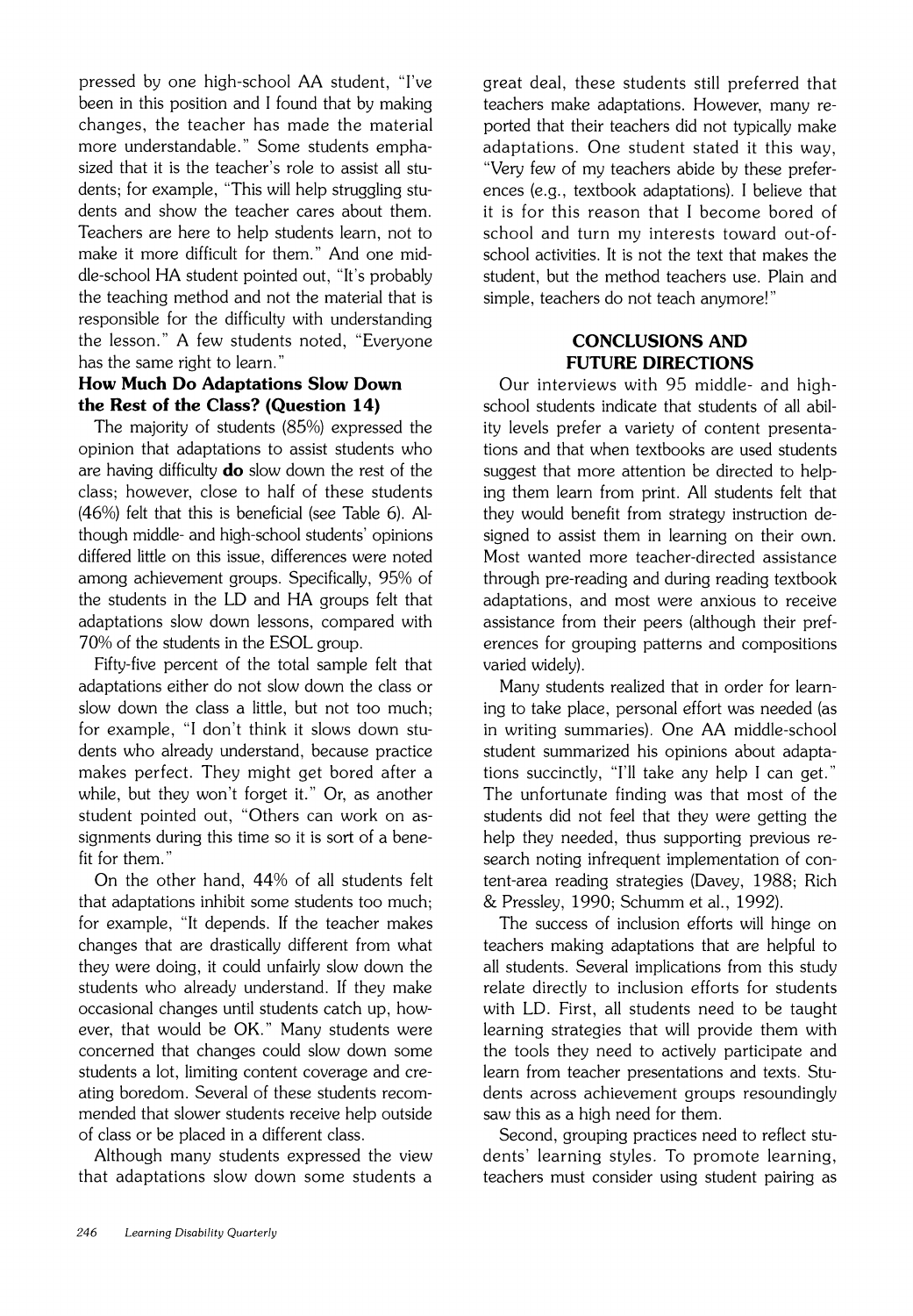well as small teacher-selected groups. According to our previous research. student pairing is rarely used in general education classrooms (McIntosh et al., 1993). Yet, student pairing that involves peer tutoring is viewed as particularly effective by students.

Third, grouping practices need to consider the learning needs of all students, including high and low achievers. Students informed us that considering one type of grouping practice, heterogeneous or homogeneous, as superior for all students is out of line with students' experiences. Yet, both heterogeneous and homogeneous grouping procedures have a role in successful instructional practice. Furthermore, most HA and AA students viewed heterogeneous grouping more favorably than LA students and students with LD. Perhaps the learning difficulties of lowachieving students are more obvious to them and their peers in heterogeneous groups, thus their reluctance to participate in them.

Fourth, this study, as well as our previous research, suggests that adaptations that assist students in learning are viewed positively, though many students are concerned that adaptations may slow the pace and prevent them from learning.

Results of this structured interview coupled with our previous research (Schumm et al.. 1992; Vaughn. Schumm. & Kouzekanani, 1993: Vaughn. Schumm. Niarhos. & Gordon. 1993) have provided guidelines for better understanding students' perceptions of instructional adaptations. Our future plans include case study research in which we elicit the responses of students of vaying achievement levels as well as content-area teachers to videotaped teaching episodes when a variety of textbook and instructional adaptations are employed. We also intend to obtain teachers' and students' feedback on when and how these adaptations can be implemented and to solicit their involvement in implementing and evaluating the adaptations.

### REFERENCES

- Babad. E. (1990). Measuring and changing teachers' differential behavior as perceived by students and teachers. Journal of Educational Psychology, 82, 683-690
- Babad. E., Bernieri. F.. & Rosenthal. R. (1991). Students as judges of teachers' verbal and nonverbal behavior. American Education Research Journal, 28(1).21 1-234.
- Baker, J.M.. & Zigmond, N. (1990). Are regular education classes equipped to accommodate students with learning disabilities? Exceptional Children, 56, 515-526.
- Bogdan. R.C., & Biklen. S.K. (1992). Qualitative research for education. Boston: Allyn & Bacon.
- Davey. B. (1988). How do classroom teachers use their textbooks? Journal of Reading, 31, 340-345.
- Garner. E.F., Rudman. H.C., Karlsen, B., & Merwin. J.C. (1982). Stanford Achievement Test: 7th edition. San Antonio. TX: The Psychological Corporation.
- Ganchow. L.. Weber, D.B., & Davis. M. (1984). Preservice teacher preparation for mainstreaming. Exceptional Children, 51, 74-75.
- Jenkins. J.R.. & Heinen. A. (1989). Students' preferences for service delivery: Pull-out, in-class, or integrated models. Exceptional Children. 55, 516- 523.
- La Greca, A.M. (1990). Through the eyes of the child. Boston: Allyn & Bacon.
- Larsen. S.C. (1975). The influence of teacher expectations on the school performance of exceptional children. Focus on Exceptional Children. 6, 1-14,
- McIntosh. R., Vaughn. S., Schumm. J.S.. Haager, D.. & Lee, 0. (1993). Observations of students with learning disabilities in general education classrooms. Exceptional Children, 60(3), 249-261.
- Panda. I.C., & Bartel, N.C. (1972). Teacher perception of exceptional children. Journal of Special Education, 6, 261-265.
- Propst. L.B.. & Nagle, R.J. (1981). Effects of labeling and a child's reaction to punishment on subsequent disciplinary practices of adults and peers. American Journal of Mental Deficiency, 86, 287-294.
- Rich, S.. & Pressley. M. (1990). Teacher acceptance of reading comprehension strategy instruction. The Elementary School Journal, 91. 43-64.
- Schumm. J.S.. Vaughn. S.. & Saumell. L. (1992). What teachers do when the textbook is tough: Students speak out. Journal of Reading Behavior, 24. 481-503.
- Strauss, A., & Corbin, J. (1990). Basics of qualitative research. Newbury Park. CA: Sage.
- Vaughn, S.. & Bos. C.S. (1987). Knowledge and perception of the resource room: The students' perspective. Journal of Learning Disabilities, 20, 218-223.
- Vaughn, S., Schumm, J.S., & Kouzekanani. K. (1993). What do students with learning disabilities think when their general education teachers make adaptations? Journal of Learning Disabilities. 26(8). 545-555.
- Vaughn. S., Schumm, J.S.. Niarhos. F.J., & Daugherty. T. (1993). What do students think when teachers make adaptations? Teaching and Teacher Education, 9, 107-118.
- Vaughn. S.. Schumm. J.S., Niarhos, F.J., & Gordon, J. (1993). Students' perceptions of two hypothetical teachers' instructional adaptations for low achievers. The Elementary School Journal. 94(1). 87-102.